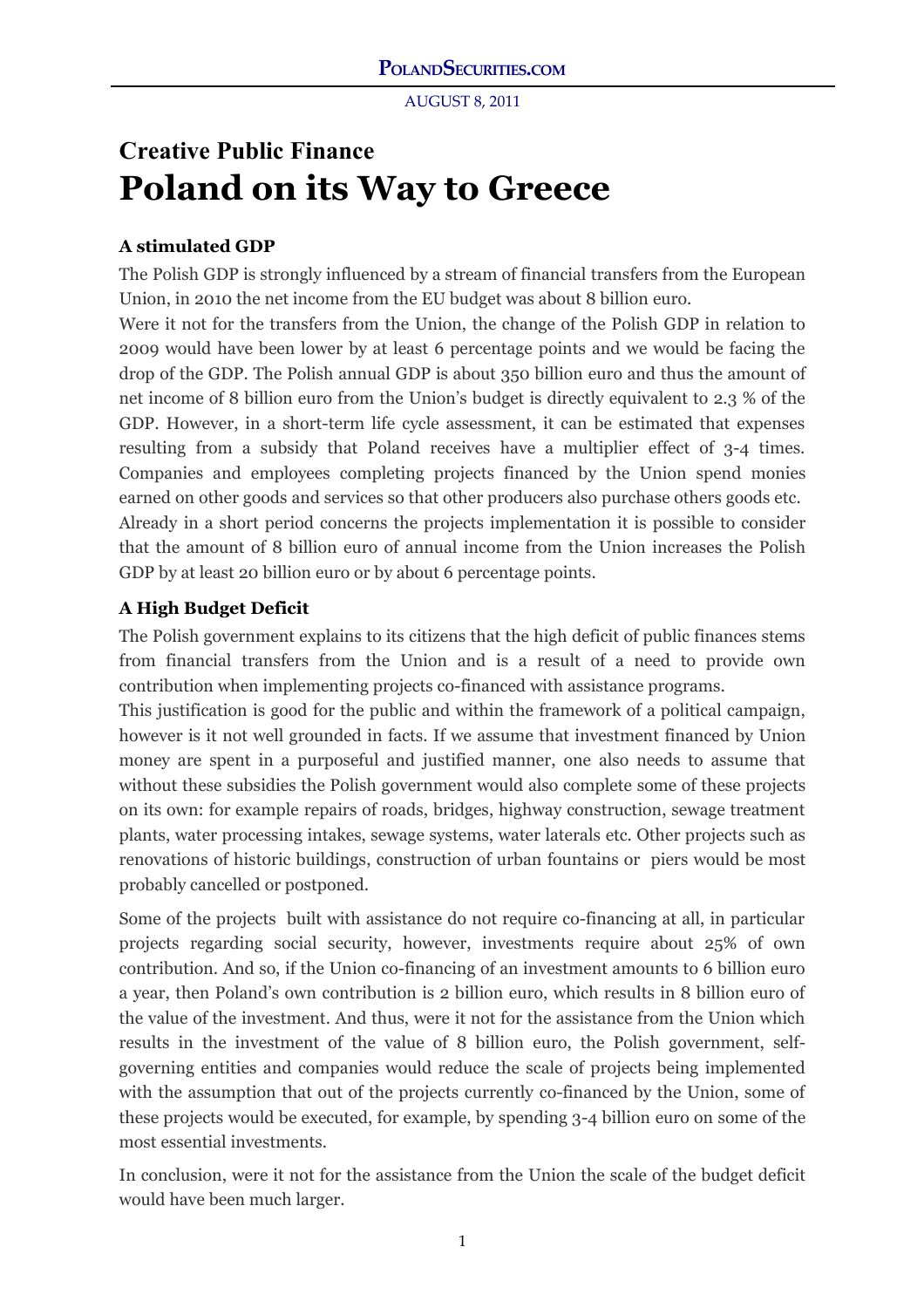## **The Aborted Reform of Public Finances**

The transfers from the Union made it possible for the Polish government to minimize effects of the crisis of 2008-2010. They also caused a complete lack of any public finance reforms in Poland. The increase in the Polish debt in the last 3 years from 529 billion Polish zloty in the end of 2007 to 778 billion zloty (195 billion euro) in the end of 2010 is a reflection of policy crash of the Polish government.

The Polish deficit was one of the highest in Europe in 2010, it was higher than in Iceland and just a bit lower than the deficit of Greece. Apart from it, Poland is one of the EU member states with the highest budget deficits (higher than 6 percent in 2010), which increased their deficit between 2009 and 2010. While in 2010 Greece decreased its deficit from more than 15 percent in 2009 to about 8 percent of GDP, Poland increased its deficit from 7.1 percent to almost 8 percent of GDP (forecasts of the ministry of finance predicted a drop of deficit to 6.9 percent of GDP.)

The obligations of the Polish budget practically do not capture the reserve pertaining to demographic changes for earned benefits for future retirees. The reserve created for this purpose is a fraction of the state's obligations of the benefits owed to the future retirees. If a reserve resulting from demographic changes were considered in its real amount, it would transcend the relation of 60 percent of public debt to GDP by tens of percentage points.

## **The Catastrophic State of the Social Security**

Poland is one of the European countries that spend the least on the social security of its citizens. For example only 4.4 percent of the GDP is destined for health care while the Union's average is 7.5 of the GDP, additionally the average GDP per capita in the Union is much higher than in Poland. As a result, the health care is in a structural crisis, patients wait for months for a visit with a specialist, it is similar with planned surgeries and procedures, and the access to new methods of treatment is also limited by the budget of the health care fund. Because of this, many people die while waiting for their medical services. This situation affects not just the elderly but also people of productive age, people with a suspicion of a neoplasm wait for months for a visit and to start their therapy. In the Polish press and TV media there are ongoing appeals for help in financing treatments, also in case of children who, by law, are entitled to free health care.

Medical prevention policy, including the most serious of conditions is conducted in a minimal way, due to policy of saving on medical costs. In this situation the speech of the Polish minister of finance that he is striving to limit the budget deficit to zero in 2015 (for obvious reasons the forecast must be fairly distant – longer than the minister's term) is not only not serious but it is also deceiving.

The situation of lack of access to medical care leads to increasing social tensions and may lead to the eruption of public dissatisfaction. The state of expenses on health care is a litmus test of the Polish budget's situation. Any government would try to secure the right to healthcare for its citizens if in this case the situation is so dramatic and what kind of comment can be made about other matters financed from the budget?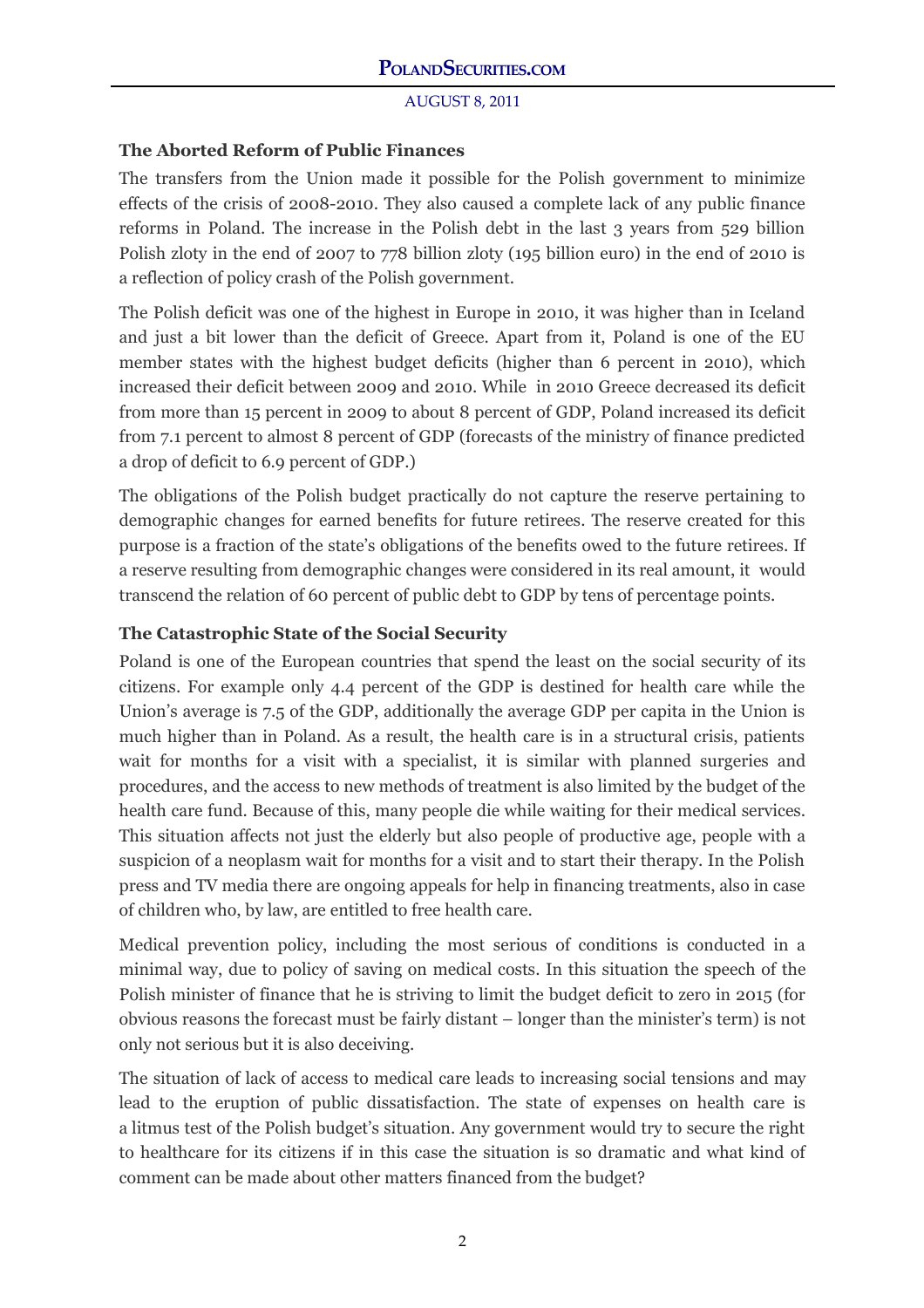# **Union Money Spoils the Country**

Much of the resources transferred within the framework of assistance programs are wasted in Poland. A country of a high level of corruption is unfortunately quite different than France, Germany or Denmark. As an example, money for the training of the unemployed directed to employment offices seem like a very sensible idea. However, how is this program executed in Poland? More than one local official, upon seeing the pools of money that will pass through his/her office is motivated to contact an owner of a training company or call on a company of a friend which will be training the unemployed from the Union means. The tender for the service for the office has high chances of being fixed by the arbitrators who evaluate it. The higher the level and with larger projects, one can expect corruption.

The Polish people have a different experience with the functioning of the state from the majority of developed European democracies. More than 100 years of partitions and the recent 50 years of dependency on the Soviet Union does not serve well the level of trust of the citizens towards the state. A public opinion poll conducted a few years ago indicated that more than 90 percent of the Poles consider tax fraud as something normal and not deserving condemnation. It is surely a different way of relating to the state than what is found in case of citizens of Denmark, Germany or Sweden. Therefore, many programs executed successfully in the countries of the earlier Union will not necessarily work in Poland.

Another example of the waste of Union money in Poland is the financing of controversial projects. For example, in Plock city, of which I am a resident, the construction of a pier with a restaurant – [pictures link –](http://plock.gazeta.pl/plock/51,110945,8818625.html?i=3) was funded from Union monies. The media make fun of this investment that it is probably the only pier in Europe built along a river with the restaurant from public monies. The Poles know very well that the Union is not too stupid and before it opens its eyes, one should take as much of what is given…

This manna from heaven caused a situation in which officials at all levels are busy going through as much of the Union funding as possible, nevertheless the real problems remain unsolved.

When it is all accounted for it may turn out that it was not only the Union who lost money on the assistance programs but also Poland may turn out to be a losing party, where the distribution of Union funding only increased the scale of corruption and first of all the reform of public finance has been neglected.

# **Margin Analysis in Economy**

The Union's expenditures for Poland in the amount of 2.3 percent of the Polish GDP influence the growth of the GDP by at least 6 percentage points. It is one of the symptoms of the multiplier effect of one event on another. However, the influence of the economic stimulus may be more diversified.

Let's return to the example of the pier on the bank of the Vistula River, the construction of it caused the increase of the GDP to a degree higher than expenses for this purpose (life cycle analysis). However, if it turns out in the future that the construction requires more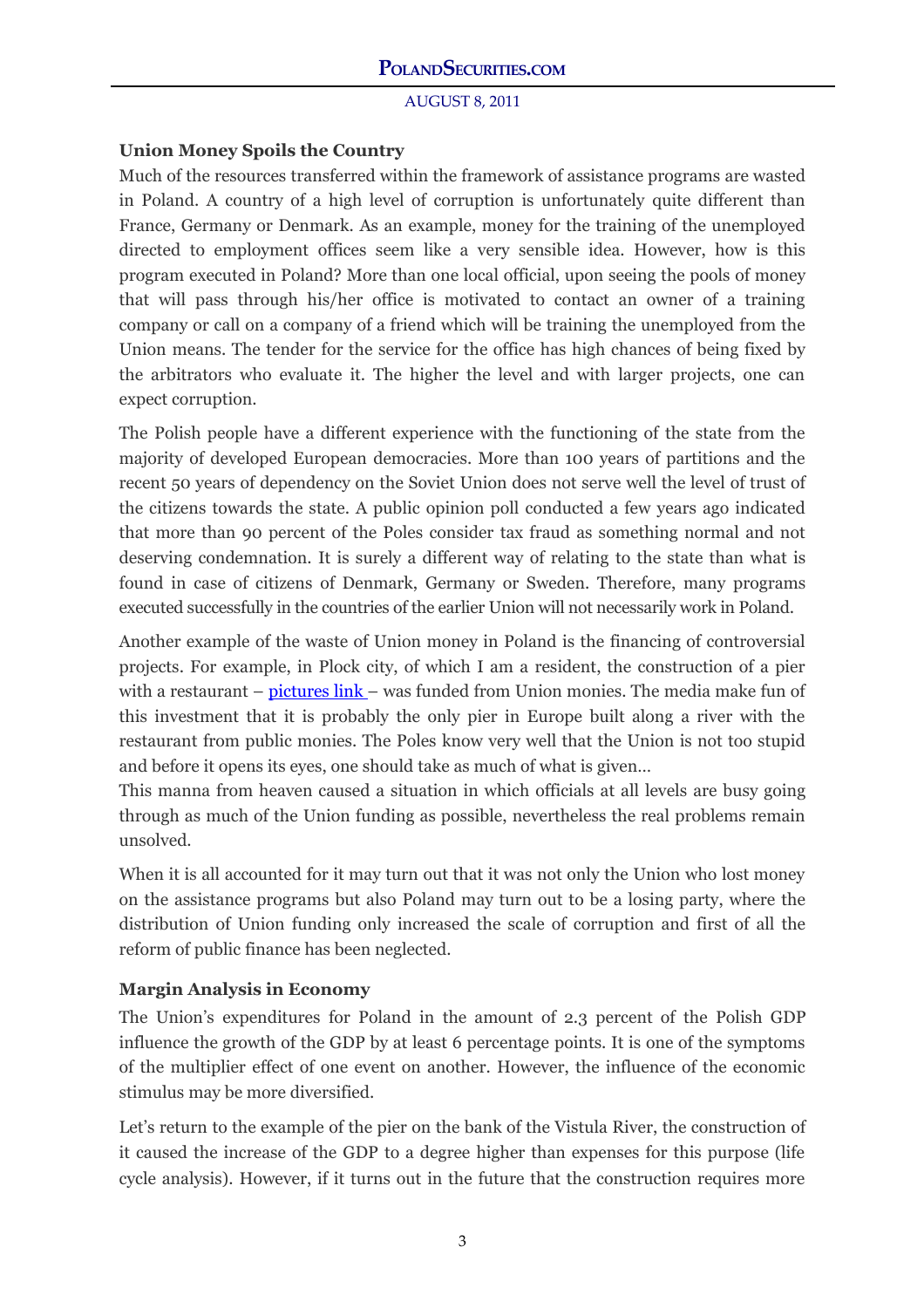## **POLANDSECURITIES.COM**

#### AUGUST 8, 2011

investment i.e. maintenance or demolition after a wave of an ice float that destroys the pier, more expenses will appear, this time probably without any grants from the Union but if there are expenses, then there is an increase in the GDP. The added value of this episode with the construction and the demolition from the point of view of an observer is zero or negative, but from the point of view of GDP in both cases, the increases of GDP will have been demonstrated. Thus from the point of view of GDP, not the purpose of the expenditures is what makes sense but just any business activity makes sense. However, if this entity is useful or profitable, its value is visible in a long-term development. Projects may be more or less reasonable but the record of expenses carried has just one appearance – they remain in the form of a public debt. It is good then, when the benefits of the project (including the satisfaction of social needs) is higher than the expenses, including debt costs.

Therefore if the increase of assistance from the Union had a multiplier effect on the growth of the GDP in Poland, there is probably also a reverse dependency. The fact that one is a net payer by Germany or France limits their GDP much more significantly than it appears from the amounts transferred. In case of Germany who pays the most into the Union budget, the net spending of 12 billion euro annually means that, already with the view of the perspective of next year, this expense lessens the GDP of Germany by about 40 billion euro. Since it is the life cycle of analysis, then the lack of means translates in a multiplier effect into subsequent years, etc. The final effect means that the long-term contribution of Germany may turn out to be an excessive burden that is visible only in 10-15 years. The amounts that the Germans are giving away to the Union budget now plus the multiplier effect in long-term may bring about the fact that the Germans will pay for the Union several hundred billion euro (near one trillion) expressed in current euro – this is the power of the multiplier effect in a long period of time.

Also, the assistance for Greece, in which Germany participated the most, may be felt by the German retirees in several years' time. From the German point of view the Euro zone with different specifics and mentality such as Greece or southern Italy (though Italy is still one country, of course) was a big strategic mistake. What is good for the Union bureaucrats and looks good in officials' plans will not necessarily serve wealthy societies well, especially those ones who have a high level of savings, and the idea of a currency union in a place with a very different model for life such as Greece may turn out to be a hellish idea.

The Germans are probably starting to understand that they have been set up and that they should watch the value of their currency and besides the reality of a world economic crisis which includes their country just the same as any other, they have to struggle with problems which are not theirs. The wealth of Germany may evaporate very quickly in this way because they are in a very different situation than the United States. From a point of view that emphasizes the well being of Germany, their anti-crisis policy should be opposite to the one conducted by Ben Bernanke – more on this subject under *[Between Monetary Policies. Where are markets heading to?](http://www.polandsecurities.com/Where_are_markets_heading_to.pdf)*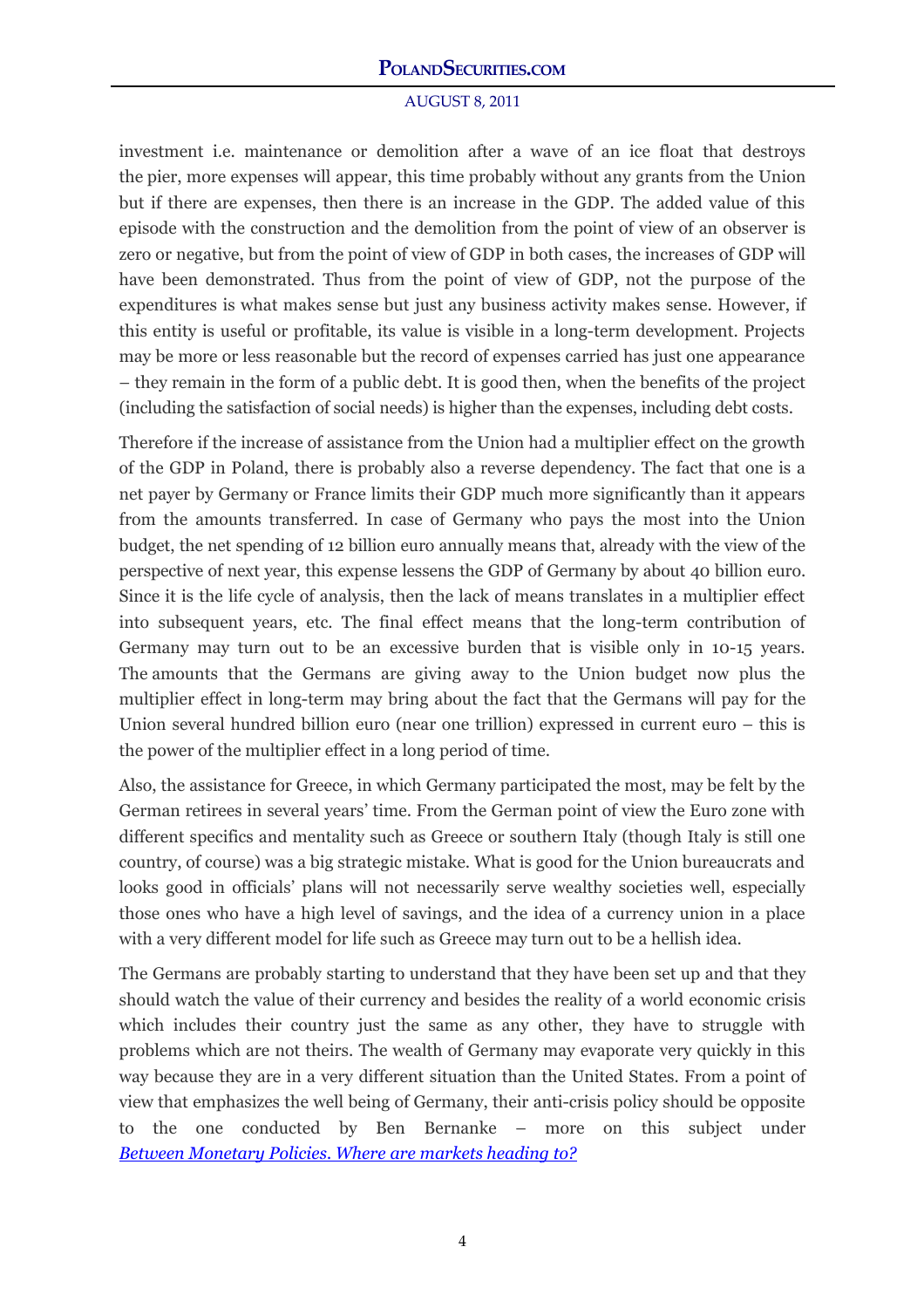## **The Polish Government Sweeps under the Carpet**

In order to evaluate what awaits Poland, a few facts should be compared. Poland can speak about the increase in its GDP in recent years only thanks to the transfer of funds from the Union. Were it not for the payments from the Union, Poland would have had a chronic drop in the GDP, thus reflecting the way Poland has been governed in the last years. Despite the transfers from the Union Poland has one of the highest budget deficits, and an increase of public debt from 530 billion to 780 billion PLN in three years should turn on alarm lights that something very bad is going on. It is obvious that budget expenditures influence the GDP, however it is a short-term dependency, in the long term the results are just the opposite, the means that have been spent by the state would have been much better allocated by the market, although they would not translate so fast in the demand effect.

For the ineffective increase in the GDP in the last three years, Poland will pay with the debt that increased by 250 billion PLN. Despite such significant budget expenses financed by deficit and transfers from the Union, the satisfying of social needs such as health care is at a dramatically low level. In addition, the budget does not cover the necessary reserve for future retirement benefits and which results from the changing demographic structure. Moreover, the finance minister announces that this year he intends to use some funds from this reserve and workers' organizations and also employers' unanimously call this step an absurd and clear theft from future retirees.

Know things not by words, but by deeds. It is the budget deficit that reflects the condition of finances of a state, especially when other countries decrease theirs and Poland increases her own deficit. A deficit and its dynamics are a better indicators of therapy used than a level of public debt. Clearly, no country in the world will be able to change the latter from day to day. Unfortunately in Poland the funds are disappearing and despite the high budget deficit and transfers from the Union in recent years, faulty budget items, there is no money to satisfy the elementary social needs.

#### **It is not the way it is but the way the people think it is**

The Polish government keeps to one principle, what counts are only public relations, both the kind directed at its own citizens and the kind directed towards the financial markets. The government realized that one of the highest budget deficits in Europe will not be tolerated for long. In an anticipated response the government announces the forecasts for deficit reduction and even forecasts a balanced budget for the year 2015. However, the attempts to limit the deficit in 2011 have already caused a decline in the GDP growth, however, the macroeconomic results will be felt more fully at the end of 2011 and in 2012.

In order for the government to show the growth of the GDP, the Polish economy needs permanent transfers, both the external ones originating with the Union, and those resulting from the growth of the public debt. In short term the growth of the GDP achieved by means of a steroid IV-drip could be presented as a success. But everything has its end, the markets started to loudly demand a reduction of budget deficit. The government had no choice and must meet the market expectations, it would like to contain the most in the long-term declarations and forecasts…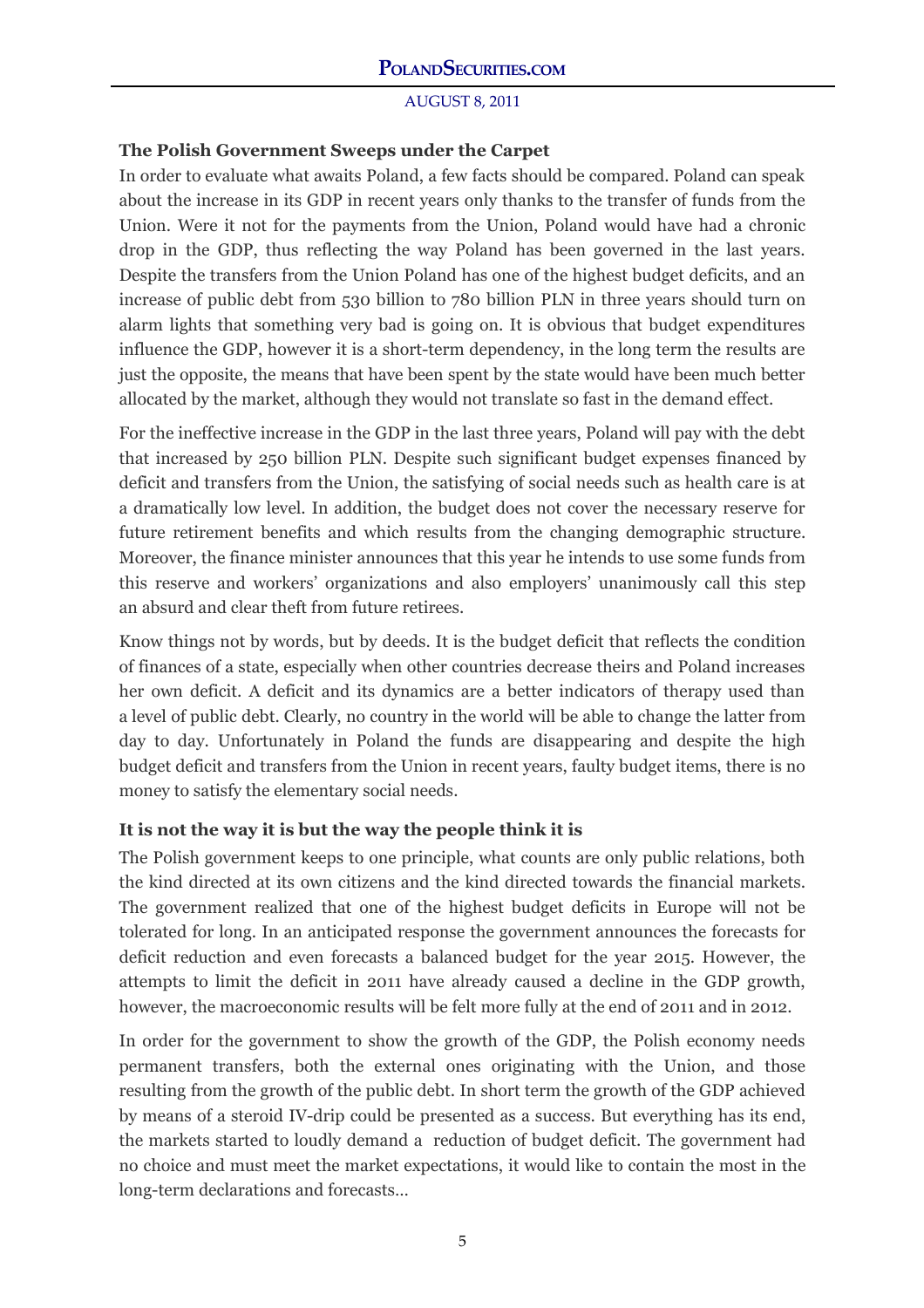In Polish reality the high budget deficit was a type of a treatment of symptoms, which masked the real condition of the patient. The reduction of deficit, although it is necessary, is not a sufficient solution. The Polish economy requires structural changes which have been aborted and which will be mentioned in the conclusion.

The attempt to fight the deficit showed that the blanket is getting shorter and shorter, the rate of shortening of the blanket must be troubling to the government, it is clear that the Polish economy is not able to meet the markets' demands on one hand, and the roused hopes of the Poles which the government constantly increased in the name of a permanent election campaign, on the other. Both realities have to collide with each other. All of the energy of the government is directed towards survival until the elections. In Poland the parliament, but even self-governing entities are a partisan booty and the time horizon reaches the elections period.

Unfortunately, the western, more developed democracies did not foresee some things, their assistance programs very often serve to support social pathologies, ineffective budgets and they lead to the bankruptcy of economies that they assist.

# **Polish public debt revaluation**

Poland's public debt, but also the citizens' has been growing like an avalanche in the most recent period. Poles' debt increased to 500 billion zloty, but the most important is the dynamics of the increase of the debt. Due to mortgage credits the private debt of the Poles grew from 34.5 billion PLN in March 2005 to the amount of 286 billion PLN in May 2011, so within 6 years, the mortgage debt of the Poles grew by 728%. It is the dynamics of debt increase translates into the dynamics of disposalble income of households.

For many years Poland will feel a great increase of obligations due to the increase of mortgage debt of its citizens. Every crisis and even a period of poorer market lookout will remind the Poles of the credit boom of the past 6 years. Even in the United States or Spain there has not been a similar percentage of increase of debt of the citizens resulting from mortgage credits.

The situation is even more dramatic in Poland because more than half of the value of mortgage credits is denominated in Swiss franc. The borrowers, apart from the purchase of the house, they have taken speculative positions in foreign exchange market. However, mortgage credit for a house or an apartment is not the best instrument to invest in the Forex market. The incompetent supervision of finances in Poland is to be mostly blamed for this pathology. As to why this happened can be answered indirectly, because it was easier for banks to sell more credits in this way and the regulations were such as to be advantageous to the lenders. Therefore we were dealing with either lack of common sense or with corruption of the employees of financial supervisory sector.

To a large extent, a responsibility for the huge growth of mortgage debt among Poles is to be placed with the government who stimulated these decisions of its citizens with the demonstrated economic growth, which was stimulated in turn by the growth of debt and also by the transfers of Union money.